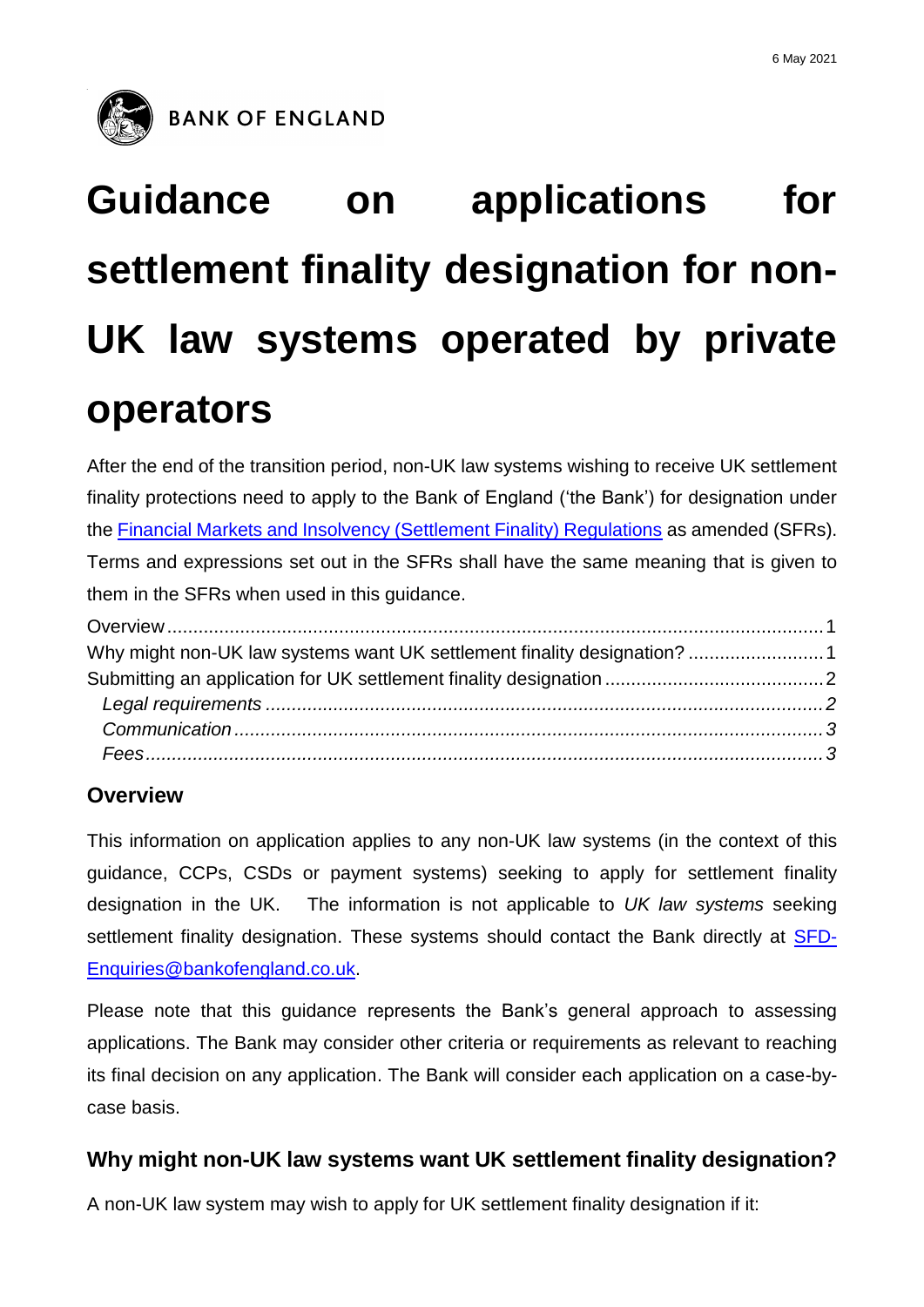- has a participant or participants established in the UK; or
- has an indirect participant or indirect participants established in the UK that it wishes to be considered as participants, for the purposes of the SFRs.

It is not a requirement of UK law for a non-UK law system to have any form of UK settlement finality designation in order to have UK participants or indirect participants.

## <span id="page-1-0"></span>**Submitting an application for UK settlement finality designation**

To submit an application, non-UK law systems operated by private operators will need to download the [application form](https://www.bankofengland.co.uk/-/media/boe/files/financial-stability/financial-market-infrastructure-supervision/application-form-sfd-private-systems) for settlement finality designation for non-UK law systems.

The application must be submitted in English and accompanied by the information required by the Bank. For an application to be considered as complete, it will need to include a fully and correctly completed application form along with relevant supporting documentation. The information provided must be of sufficient quality and detail to allow the Bank to complete its assessment.

An applicant non-UK law system should send:

 An email with an electronic copy of their completed application and supporting documents to the Bank at the following mailbox: [SFD-Enquiries@bankofengland.co.uk.](mailto:SFD-Enquiries@bankofengland.co.uk)

An applicant non-UK law system may complete the application form using Adobe Acrobat Reader DC's "Fill & Sign" tool.

### <span id="page-1-1"></span>**Legal requirements**

Part II and the Schedule of the SFRs set out the requirements for non-UK systems applying for UK settlement finality protections.

The Bank is taking a proportionate and risk-based approach to assessing applications for designation from non-UK law systems. The process seeks to achieve such proportionality while ensuring that the Bank meets its statutory responsibilities as designating authority. The Bank will use jurisdictional implementation of the [Principles for Financial Market](https://www.bis.org/cpmi/info_pfmi.htm)  [Infrastructures](https://www.bis.org/cpmi/info_pfmi.htm) (PFMIs) to provide assistance in determining what is 'adequate' and to show that the statutory criteria are met. Where a Level two CPMI-IOSCO assessment has found a system's jurisdiction to be consistent, with the relevant Principles and Key Considerations for the relevant FMI type, systems may use reference to this CPMI –IOSCO assessment in